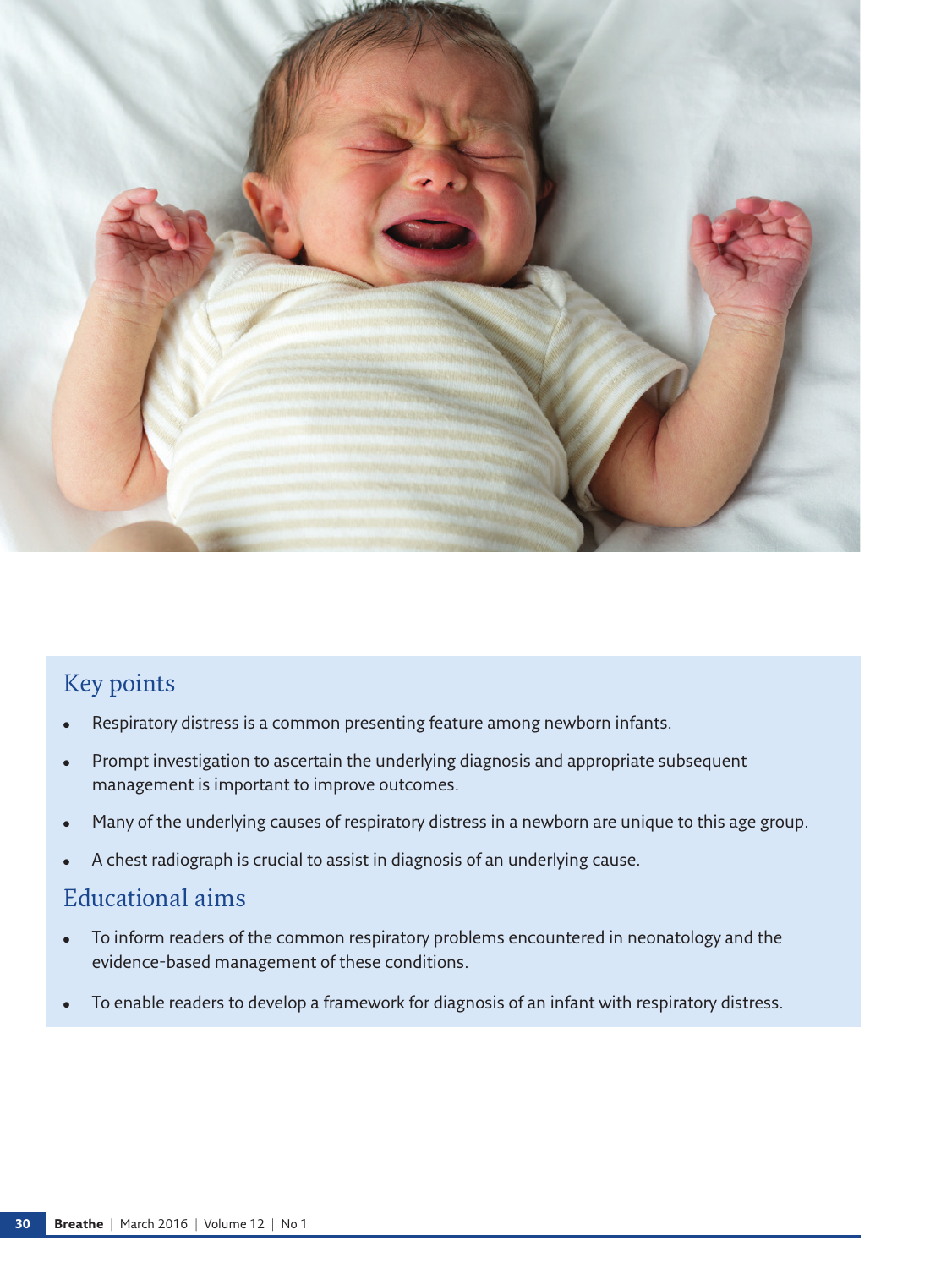# $\mathcal{L}$

## **David J. Gallacher, Kylie Hart, Sailesh Kotecha** Kotechas KotechaS@cardiff.ac.uk

# $\Box$

Department of Child Health, School of Medicine, Cardiff University, Cardiff, UK.

# Common respiratory conditions of the newborn

The first hours and days of life are of crucial importance for the newborn infant as the infant adapts to the extra-uterine environment. The newborn infant is vulnerable to a range of respiratory diseases, many unique to this period of early life as the developing fluid-filled fetal lungs adapt to the extrauterine environment. The clinical signs of respiratory distress are important to recognise and further investigate, to identify the underlying cause. The epidemiology, diagnostic features and management of common neonatal respiratory conditions are covered in this review article aimed at all healthcare professionals who come into contact with newborn infants.

**Cite as**: Gallacher DJ, Hart K, Kotecha S. Common respiratory conditions of the newborn. *Breathe* 2016; 12: 30-42.

#### @ERSpublications

**This review summarises common respiratory conditions of the newborn, including causes and prognoses** <http://ow.ly/ZhYNv>

# **Introduction**

The ability of the newborn infant to adapt to the extra-uterine environment is critical to survival. All systems of the body undergo important physiological changes at the time of delivery [[1](#page-11-0)]. Arguably none is more critical to survival than the adaption of the lungs [[2](#page-11-1)]. *In utero*, the fetus receives a constant supply of oxygen and nutrients *via* the placenta and umbilical vessels, with carbon dioxide excretion also managed *via* the maternal circulation. The lungs are filled with fluid secreted by the respiratory epithelium [[3\]](#page-11-2) which is important for promoting lung growth. Some congenital malformations of the lungs or airways may not affect the fetus or its development *in utero*, even anomalies incompatible with extra-uterine life. Hydrops fetalis is a recognised complication of larger lesions, including those that affect the arterial circulation. During the first gasp immediately after birth, the neonate fills the airways down to alveolar level with air to commence extra-uterine gas exchange [[2](#page-11-1)]; simultaneously, decreasing pulmonary vascular pressure to allow increased blood flow to the lungs [\[4\]](#page-11-3); additionally, reabsorption of the fetal lung fluid occurs [[5\]](#page-11-4). A preterm neonate born at <37 weeks' gestation has the additional complication of achieving these changes with relatively immature lungs. Extremely preterm (⩽28 weeks' gestation) and late preterm neonates ( ≤ 32 weeks' gestation) need to survive without adequate alveolar development, which generally commences after 32 weeks' gestational age [[6](#page-11-5)].

Neonatal respiratory conditions can arise for several reasons: delayed adaptation or maladaptation to extra-uterine life, existing conditions such as surgical or congenital anomalies or from acquired conditions such as pulmonary infections occurring either pre- or post-delivery. An Italian study showed that 2.2% of all births were complicated by a respiratory disorder [[7](#page-11-6)] with an Indian study estimating 6.7% [[8](#page-11-7)]. Respiratory conditions are the most common reason

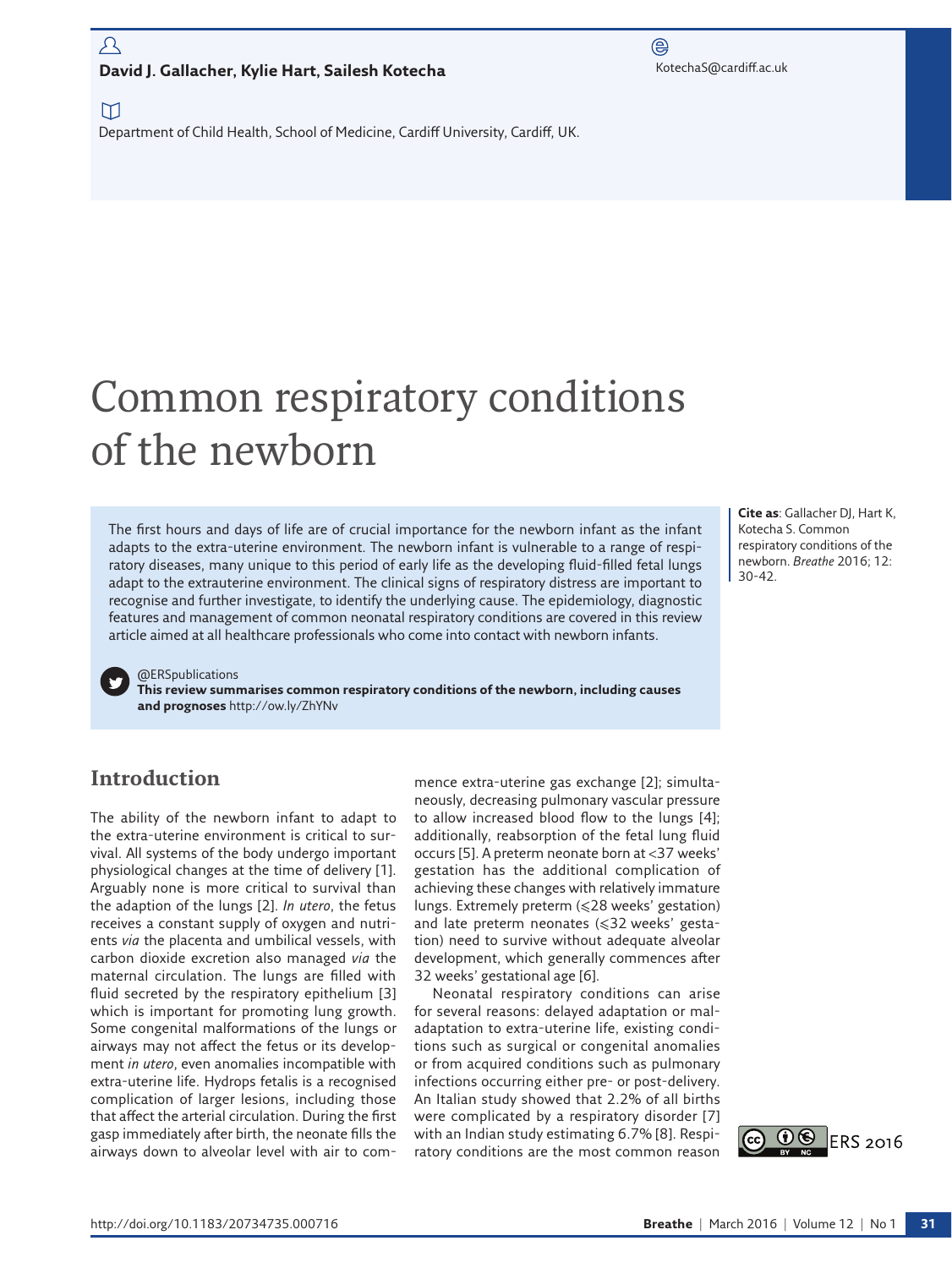for admission to a neonatal unit in both term and preterm infants [\[9\]](#page-11-8). One study reported that 33.3% of all neonatal admissions at >28 weeks' gestation, excluding infants with syndromes and those with congenital or surgical conditions, had respiratory conditions as their primary reason for admission [[10\]](#page-11-9). A further study estimated that 20.5% of all neonatal admissions showed signs of respiratory distress [[11\]](#page-11-10). Evidence exists of rising rates of neonatal admissions due to

# **FAQs when assessing an infant with respiratory distress**

Modified from [[14](#page-11-13)] with permission from the publisher.

### **Is it a cardiac or respiratory problem?**

Consider the need for chest radiograph and echocardiogram.

#### **Is anything else causing the respiratory distress?**

Consider metabolic, renal or neurological causes.

## **What is the gestational age of the baby?**

- Preterm neonates (<37 weeks) are more likely to have respiratory distress syndrome.
- Post-term neonates (>42 weeks) are more likely to have meconium aspiration syndrome.
- Late preterm and term neonates are more likely to have transient tachypnoea of the newborn.

# **Is it severe or mild respiratory distress?**

Severe distress is more likely with respiratory distress syndrome, meconium aspiration syndrome or persistent pulmonary hypertension of the neonate. Mild distress is more likely with transient tachypnoea of the newborn.

# **Are there any known congenital anomalies?**

Review antenatal scan reports for congenital diaphragmatic hernia, congenital cystic adenomatoid malformation, *etc*.

## **What was the delivery method?**

Pre-labour section is more likely to be transient tachypnea of the newborn. Evidence of meconium stained amniotic fluid is more likely to be meconium aspiration syndrome.

# **Is there poor improvement with increasing oxygen flow?**

Consider persistent pulmonary hypertension of the neonate or congenital cyanotic heart disease in the case of persistent hypoxia and cyanosis despite 100% oxygen.

#### **Are there risk factors for sepsis?**

Premature rupture of membranes, group B streptococcus on high vaginal swab, maternal pyrexia or raised inflammatory markers in maternal blood would suggest pneumonia.

respiratory conditions, possibly due to the effect of increased rates of caesarean section delivery [[12,](#page-11-11) [13](#page-11-12)].

This review distinguishes between those neonatal respiratory conditions witnessed primarily in preterm infants, those more common in term infants and congenital/surgical anomalies, which can occur in infants born at any gestation. [Table 1](#page-3-0)  summaries the most common conditions in each category.

# **Clinical identification and initial management of respiratory conditions**

Thorough clinical assessment of the newborn infant is the most important aspect of accurately diagnosing the underlying respiratory condition. An infant with breathing difficulties displays classic clinical signs of respiratory distress regardless of the underlying cause. These consist of tachypnoea (respiratory rate >60 breaths⋅min−1), tachycardia (heart rate >160 beats⋅min−1), nasal flaring, grunting, chest wall recessions (suprasternal, intercostal and subcostal), cyanosis and apnoea. First line investigations in the assessment of a neonate with respiratory distress should include pulse oximetry, chest radiograph and blood tests (full blood count, C-reactive protein, blood culture and arterial blood gas) [[14\]](#page-11-13). A chest radiograph is particularly useful for distinguishing the underlying cause. It is important to recognise that respiratory distress can be caused by non-respiratory pathology such as metabolic acidosis, neuromuscular disorders, cardiac causes or hypoxic-ischaemic encephalopathy. The scope of this review does not extend to cover non-respiratory causes of respiratory distress. Some of the important clinical considerations that should be made when assessing a newborn infant with respiratory distress to assist in diagnosing the underlying cause are shown in the box to the left [\[14](#page-11-13)].

Emergency treatment in cases of neonatal respiratory distress is to reverse any hypoxia with supplemental oxygen and to prevent or reverse any respiratory acidosis by ensuring adequate ventilation of the lungs. This may require noninvasive respiratory support, such as continuous positive airway pressure (CPAP) or high flow therapy [[15\]](#page-11-14); or tracheal intubation and mechanical ventilation in the most severely affected cases. Feeding is generally delayed until an underlying diagnosis has been made. Further management depends on the underlying diagnosis. Antibiotics are often routinely prescribed for all infants with respiratory distress due to the difficulty in excluding respiratory infections.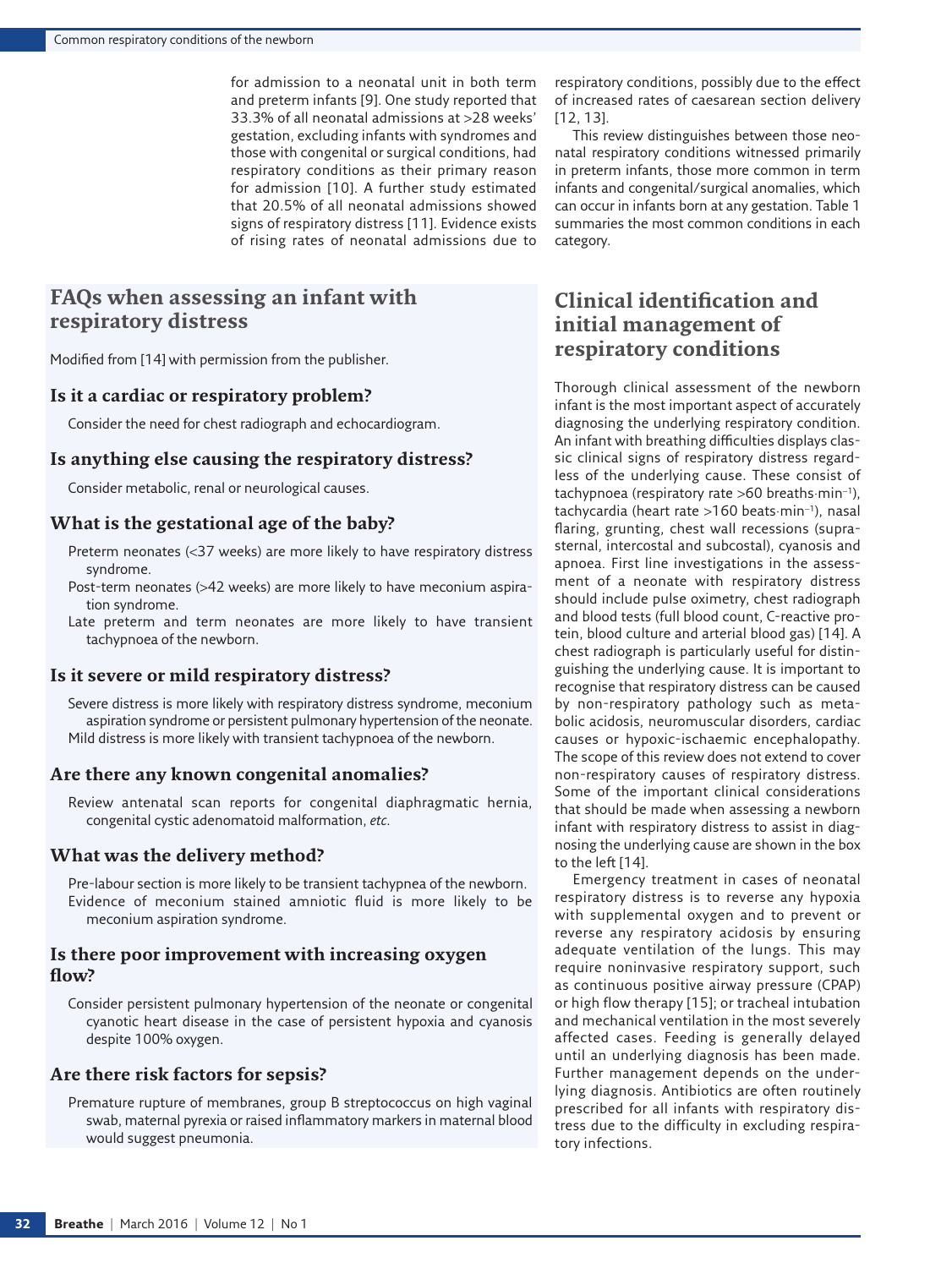| <b>Preterm pathology</b>                                                                                                                                    | Term pathology                                                                                                                                                                                                                                                                                                                                                    | Congenital anomalies/<br>surgical conditions                                                                                                                                                | Non-respiratory causes<br>of respiratory distress                                                                                                                                    |
|-------------------------------------------------------------------------------------------------------------------------------------------------------------|-------------------------------------------------------------------------------------------------------------------------------------------------------------------------------------------------------------------------------------------------------------------------------------------------------------------------------------------------------------------|---------------------------------------------------------------------------------------------------------------------------------------------------------------------------------------------|--------------------------------------------------------------------------------------------------------------------------------------------------------------------------------------|
| Respiratory distress syndrome<br>Pneumothorax<br>Pneumonia<br>Pulmonary haemorrhage<br>Aspiration<br>Pleural effusion (chylothorax)<br>Chronic lung disease | Transient tachypnoea of the<br>newborn<br>Respiratory distress syndrome<br>Meconium aspiration<br>Primary or secondary persistent<br>pulmonary hypertension of<br>the newborn<br>Pneumonia<br>Pneumothorax<br>Aspiration<br>Pleural effusion (chylothorax)<br>Pulmonary haemorrhage<br>Surfactant protein deficiency<br>syndromes<br>Alveolar capillary dysplasia | Congenital pulmonary airway<br>malformation<br>Congenital diaphragmatic<br>hernia<br>Tracheo-oesphageal fistula<br>Choanal atresia<br>Pulmonary sequestration<br>Congenital lobar emphysema | Heart failure (due to<br>congenital heart disease)<br>Neuromuscular disorders<br>Hypoxic ischaemic<br>encephalopathy<br>Metabolic acidosis (due<br>to inborn error of<br>metabolism) |

#### <span id="page-3-0"></span>**Table 1** *Common causes of neonatal respiratory distress*

# **Common conditions seen primarily in preterm infants**

# **Respiratory distress syndrome**

## *Epidemiology and risk factors*

Respiratory distress syndrome (RDS) is seen primarily in preterm infants due to a deficiency of surfactant in the lungs. Often also called hyaline membrane disease, which more accurately is a histological diagnosis. Classically, RDS is observed in preterm infants, however, 6.4% [[16\]](#page-11-15) to 7.8% [[17](#page-11-16)] of cases with RDS are diagnosed in infants born at  $\geqslant$  37 weeks' gestation, many being delivered by caesarean section. Among preterm infants, the incidence varies with gestation with increasing incidence with decreasing gestations. Infants of mothers with diabetes are also at increased risk of developing RDS.

Surfactant is produced by type 2 pneumocytes from the 24th week of gestation and levels increase with increased gestational age [\[18](#page-11-17)]. The alveolar pool size of surfactant phospholipids in a healthy full-term infant has been estimated to be 100 mg⋅kg−1, about ten-times greater than the amount noted in lungs of infants who develop RDS [[19](#page-11-18)]. The action of surfactant is not limited to reducing surface tension of alveolar lining fluid, but RDS is primarily a consequence of the failure to reduce surface tension within alveoli [\[20](#page-11-19)]. Reduced surfactant results in increased respiratory effort required to expand the lung with each breath and increased likelihood of alveolar collapse at the end of expiration.

#### *Clinical aspects*

Signs of respiratory distress are usually present soon after birth. The chest radiograph demonstrates poorly inflated lungs with a "ground glass" appearance of reticular nodular shadowing throughout the lung fields and air bronchograms as demonstrated in [figure 1a](#page-4-0). The respiratory distress worsens over the first 2–3 days of life, stabilises for a further 2–3 days before clinically improving often with a diuretic phase.

Antenatal maternal administration of corticosteroids and exogenous surfactant therapy have revolutionised the management of RDS. Antenatal corticosteroids result in maturation of the fetal lung, by promoting maturation of the antioxidant system and of surfactant production; prepare the fetal lung for breathing and preventing or reducing the severity of RDS respectively [[22\]](#page-11-20). Mothers are routinely given antenatal corticosteroids in cases of threatened preterm birth [[23\]](#page-11-21). Exogenous surfactant is routinely administered prophylactically to preterm infants requiring tracheal intubation at birth to prevent RDS. New techniques of delivering surfactant with only minimal intubation time, or even without the need for an endotracheal tube are increasingly considered in the management of preterm infants at risk of developing RDS [\[24](#page-11-22)]. Established RDS can be treated with further doses of surfactant, but optimal timing of rescue doses of surfactant remains unclear [\[25](#page-11-23)]. For those infants less severely affected maintaining positive end expiratory pressure with continuous positive airway pressure (CPAP), and using supplemental oxygen where necessary is recommended [[25\]](#page-11-23). "High-flow" nasal oxygen therapy as an alternative to CPAP is increasingly used in many units but requires careful evaluation [\[15](#page-11-14), [26\]](#page-11-24).

#### *Prognosis*

Recovery from RDS is dependent on its severity, which, in turn, is affected by gestation and birth weight. Historically 50% mortality from RDS was seen in infants <1000 g birth weight compared to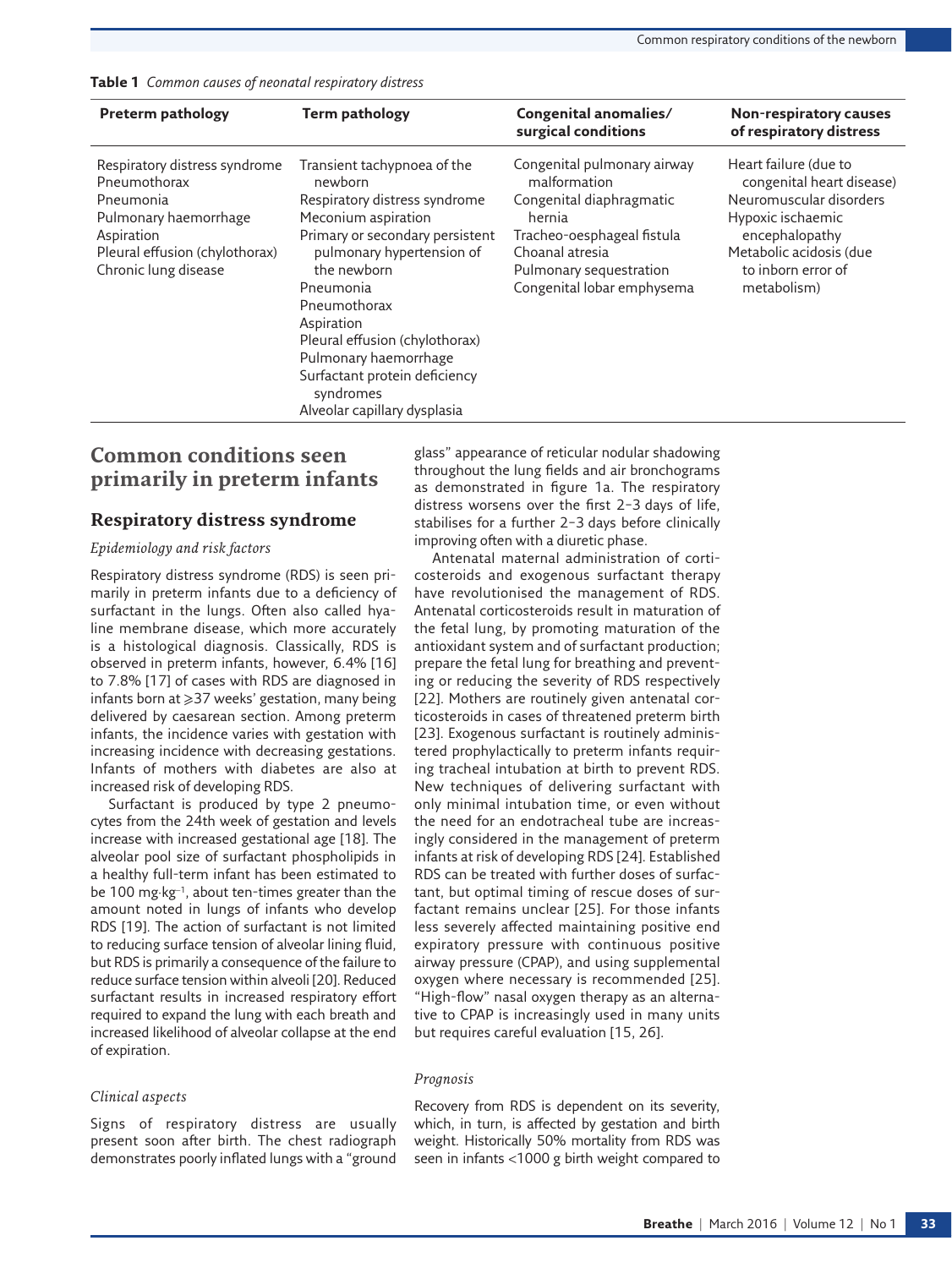

<span id="page-4-0"></span>**Figure 1** *Chest radiograph images. a) Intubated 23*+*6 weeks preterm infant with RDS. Note bilateral ground glass shadowing and air bronchograms. The ET tube is low in this image and needs withdrawing. Parental consent obtained for publication. b) Ex 24-week preterm infant with CLD. Note areas of cystic changes and linear shadowing throughout both lungs. Parental consent obtained for publication. c) Term infant with TTN. Note wet silhouette around the heart and fluid in the horizontal fissure. Image: © Auckland District Health Board. d) Term infant with MAS. Widespread asymmetrical patchy shadowing throughout both lungs with hyperinflation. Reproduced from [\[21\]](#page-11-40) with permission from the publisher.*

0% in those >4000 g [\[11\]](#page-11-10). While RDS is rarely an isolated pathology affecting extreme preterm infants, respiratory insufficiency, due to immaturity of the lungs, limits viability in extremely preterm infants.

# **Chronic lung disease**

#### *Epidemiology and risk factors*

Chronic lung disease (CLD), also often called broncho-pulmonary dysplasia (BPD) is the most common long-term respiratory consequence of prematurity [\[27\]](#page-11-25). CLD is defined as supplemental oxygen dependency for at least 28 days from birth, and at 36 weeks corrected gestational age. Often the length of supplemental oxygen dependency is used to grade severity. Injuries to the developing preterm lung result in impaired alveolar and vascular development. CLD is known to be a multifactorial condition with a diverse range of contributing risk factors. Extremely preterm born infants are at the highest risk. Infants born at 23 weeks' gestational age have an incidence of CLD of 73%, while for those born at 28 weeks' gestation the incidence of CLD is 23% [\[28](#page-11-26)]. Small-for-gestational-age infants are also at a greater risk [\[29](#page-11-27)]. The presence of chorioamnionitis, mechanical ventilation [\[30\]](#page-11-28), postnatal sepsis [[30](#page-11-28)], oxygen toxicity [\[31\]](#page-11-29) and fluid overload often due

to the presence of a patent ductus arteriosus [[32\]](#page-11-30) are all risk factors for CLD. The common pathway for each of these mechanisms is thought to be the generation of an inflammatory response within the lungs of preterm infants [\[33\]](#page-11-31). Many studies show excessive inflammatory activity within the lungs of preterm infants who progress to develop CLD [[34](#page-11-32)[–36\]](#page-11-33). The preterm immune system itself may be prone to poorly regulated or excessive inflammatory activity contributing to the tissue damage [\[37,](#page-11-34) [38](#page-11-35)].

Despite attempts to modify all variable risk factors, the rate of CLD has failed to improve, possibly due the increased survival of more infants born extremely preterm [\[39](#page-11-36)]. The introduction of antenatal maternal corticosteroids administration and use of exogenous surfactant, along with lung protective ventilation strategies has, however, seen a in change in the pathology from "old CLD" to "new CLD" [[40\]](#page-11-37). Old CLD was characterised by marked fibrosis; varying hyperinflation and atelectasis; and decreased alveolarisation [[41\]](#page-11-38). Histologically, new CLD infants has less fibrosis, less heterogeneity of lung disease but larger, fewer alveoli than its older variant [\[42](#page-11-39)].

#### *Clinical aspects*

CLD usually evolves in preterm infants from their RDS. Treatment of CLD consists of supportive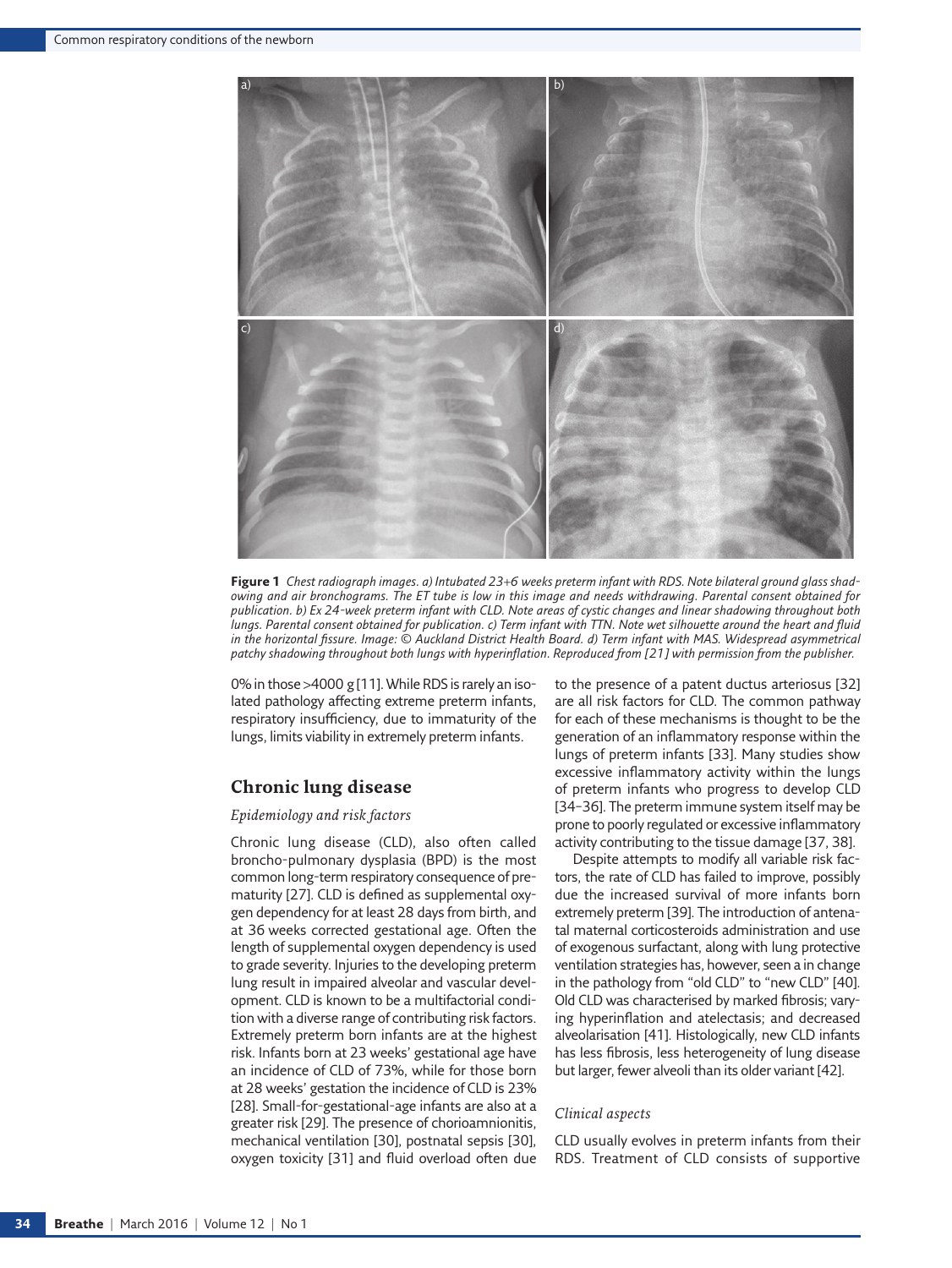management and treating co-morbidities to optimise lung function. Oxygen therapy targeted to optimise oxygen saturation without causing hyperoxic damage is the mainstay of treatment. Postnatal corticosteroids are effective at decreasing inflammation within the lung, but the risk of neurodevelopmental side-effects limits its use. Current practice is to restrict use of corticosteroids to aid extubation in those infants who remain chronically mechanical ventilation dependent. Other therapies, such as diuretics and inhaled corticosteroids, have limited evidence base [[43,](#page-11-41) [44\]](#page-11-42) but are often used in clinical practice. Preventing preterm infants from developing CLD by modifying risk factors and optimising clinical care is the ultimate aim. Avoidance of tracheal intubation and newer methods to administer surfactant noninvasively show promise but need careful evaluation before they are routinely used.

The chest radiograph of an infant with CLD may display areas of cystic changes, linear interstitial opacities and hyper-expansion of the lungs [\(figure](#page-4-0) 1b) [[45\]](#page-11-43). However, chest radiograph findings often do not correlate with the clinical severity in CLD [[46](#page-11-44)].

#### *Prognosis*

Short-term consequences of CLD often involve the need for home oxygen therapy and a high risk of readmission to hospital [[27](#page-11-25)]. CLD infants are often diagnosed with "asthma" and suffer recurrent wheeze; however, the wheeze is likely to have a different underlying cause from that of asthma in the general population. At 11 years of age, CLD infants have a higher risk of wheeze, use of inhalers and reduced lung function compared with their peers [\[47\]](#page-11-45). However, the impact of CLD is thought to be life-long, with survivors having reduced lung function persisting into adulthood [[48](#page-12-0)].

In summary, RDS and CLD are common in preterm-born infants; although these infants may also develop other respiratory conditions especially from an infective cause. The routine use of antenatal maternal corticosteroids, exogenous surfactant and more gentle ventilation methods have improved the outcomes, there remains room for further improvements.

# **Common conditions primarily seen in term infants**

# **Transient tachypnoea of the newborn**

#### *Epidemiology and risk factors*

Transient tachypnoea of the newborn (TTN) is the most commonly diagnosed respiratory condition in term newborn infants [[8](#page-11-7)]. When first described in 1966, it was first suggested that the self-resolving respiratory distress witnessed most often following caesarean section delivery was due to a delay in reabsorbing lung fluid [[49](#page-12-1)]. This theory continues to be supported today. Delivery by caesarean section is the largest risk factor for developing TTN, particularly elective caesarean sections when mechanisms of labour have not commenced [\[50](#page-12-2)]. Labour is thought to induce the release of maternal catecholamines resulting in upregulation of surfactant production and trans-epithelial sodium transport causing fluid reabsorption in the infant lung [\[50](#page-12-2)].

The risk of TTN falls between 37 and 42 weeks' gestation. The concept of early term birth, between 37–38 weeks' gestation, being associated with higher risk of respiratory conditions has recently been described [[51\]](#page-12-3). An increase in both early term births and caesarean sections over the past 20 years may explain the rise in respiratory admissions to neonatal units [\[13](#page-11-12), [17](#page-11-16)].

It has been suggested that TTN and RDS form part of the same spectrum of disease process. Evidence suggests that full-term infants with TTN may have surfactant deficiency [[52](#page-12-4)] and that antenatal maternal administration of corticosteroids may prevent TTN [[53](#page-12-5), [54\]](#page-12-6), adding weight to this claim. However, the different clinical course and distinct chest radiograph appearances are evidence for different disease processes. Different findings using lung ultrasound can also be detected for the two conditions [\[55](#page-12-7), [56\]](#page-12-8).

Other well-established risk factors for TTN include maternal diabetes, maternal asthma, male sex, low birth weight and macrosomia [\[17\]](#page-11-16).

#### *Clinical aspects*

An infant with TTN often but not always has mild respiratory distress from birth. A chest radiograph classically demonstrates a "wet" silhouette around the heart and fluid in the horizontal fissure. See [figure 1c](#page-4-0). The natural history of TTN is for self-resolution, so most cases are conservatively managed, with investigations to exclude more serious underlying causes, and supportive treatment using nasal cannula oxygen or non-invasive respiratory support as needed.

#### *Prognosis*

TTN generally has good prognosis. Most classifications of TTN require clinical improvement and an end to oxygen supplementation within 2–3 days to make the diagnosis. Indeed, an alternative diagnosis should be sought in cases requiring prolonged respiratory support or oxygen supplementation [\[57](#page-12-9)]. Two randomised trials have sought to reduce the duration of symptoms using diuretics, but no benefit has been described [\[58](#page-12-10)].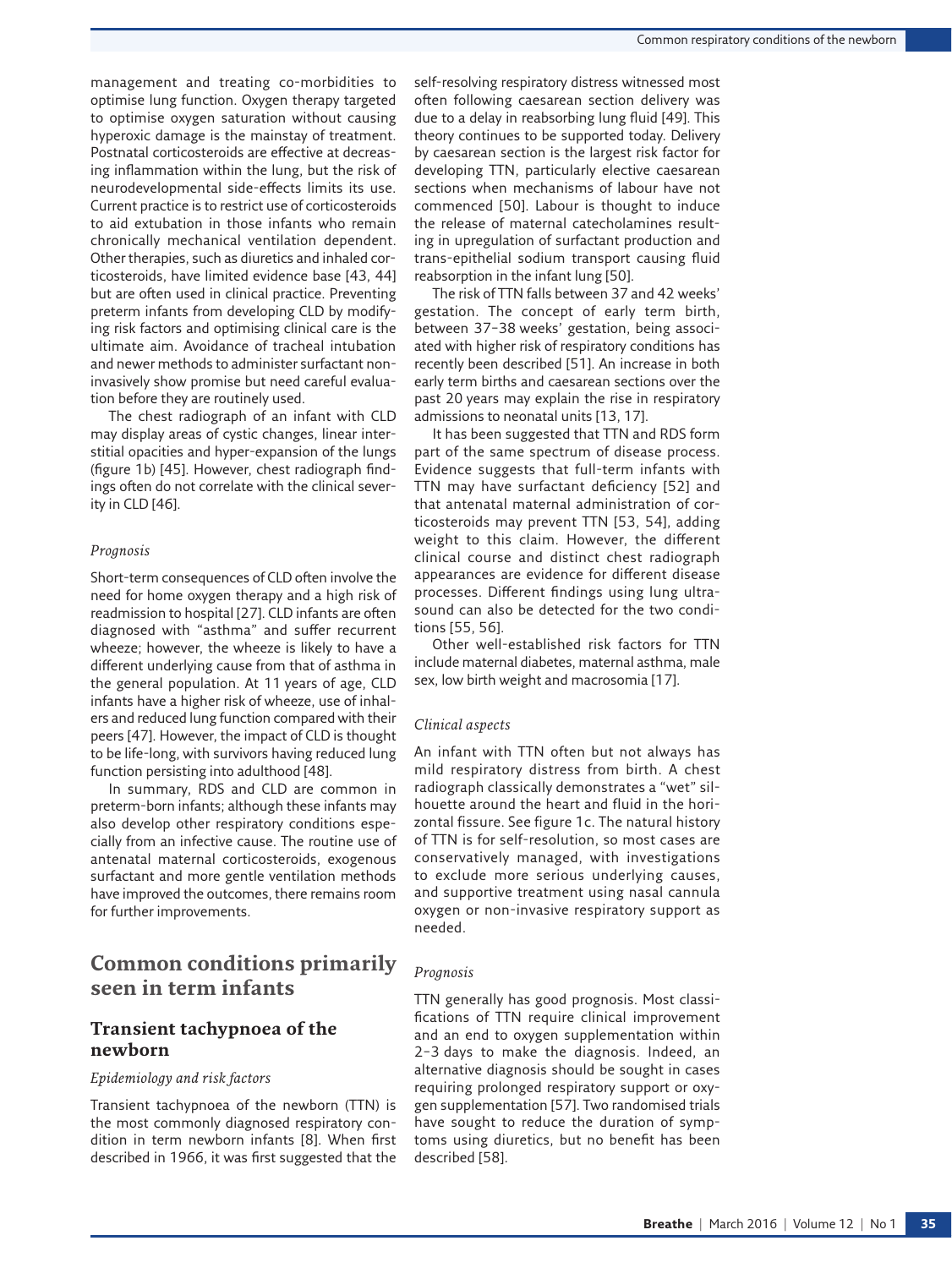# **Persistent pulmonary hypertension of the newborn**

#### *Epidemiology and risk factors*

Persistent pulmonary hypertension of the newborn (PPHN) is characterised by the failure of the pulmonary vasculature to adapt to the ex-utero environment following birth. PPHN can be primary or secondary to an associated lung condition. The incidence of PPHN is approximately one per 1000 births [\[59](#page-12-11)]. *In utero*, pulmonary vascular resistance (PVR) restricts blood flow through the lungs allowing blood to be shunted through the patent ductus arteriosus (PDA) and foramen ovale to the systemic circulation. Following birth, the combination of oxygen and respiratory movements facilitate a drop in the PVR [\[60](#page-12-12)]. Failure of this transition results in persisting high PVR resulting in right to left shunting at the level of the PDA and foramen ovale, leading to pulmonary hypo-perfusion, hypoxia and acidosis [[61\]](#page-12-13).

PPHN occurs due to, mal-development, under-development or maladaptation [[61\]](#page-12-13). Mal-development and under-development are commonly associated with congenital defects which affect either the lung parenchyma or pulmonary blood vessels or both, as associated with congenital diaphragmatic hernia [[62](#page-12-14)]. Infants with maladaptation have normal anatomy but fail to adapt to extra-uterine life. Most maladaptation is as a consequence of lung parenchymal disease, infection or perinatal asphyxia [[61\]](#page-12-13). Maladaptation associated with primary PPHN has also been linked with chromosomal or genetic disorders, including trisomy 21 [[63\]](#page-12-15); and maternal medication use during pregnancy, specifically selective serotonin uptake inhibitors; although its importance in the pathogenesis is debated [[64\]](#page-12-16).

#### *Clinical aspects*

PPHN is difficult to differentiate from cyanotic congenital heart disease as presentation is often very similar. Definitive diagnosis of PPHN is made using echocardiography to exclude cyanotic heart disease and estimate pulmonary arterial pressure. However, clinical findings can also assist with diagnosis. Right-to-left shunting can be evidenced by assessing pre- and post- ductal oxygen saturations, where pre-ductal saturations will be significantly higher than post-ductal. An oxygen requirement disproportionate to radiographic findings may suggest PPHN, unless PPHN is secondary to other respiratory disease [\[60\]](#page-12-12).

Effective management of PPHN requires rapid assessment and active management to reduce PVR and address the effect of supra-systemic pulmonary pressures in those infants who may need multi-organ support. Strategies to optimise ventilation, reduce acidosis and eradicate hypoxia all contribute to the reversal of PPHN along with concurrent treatment of any underlying pathology. Continuous vital sign monitoring including pre- and post- ductal oxygen saturations and invasive blood pressure monitoring is required. Regular repeated clinical assessment with blood gas analysis and oxygenation index calculation assists in evaluating disease severity and response to treatment. Infants with PPHN are fragile and intolerant of stimulation [[65\]](#page-12-17). Minimal handling, sedation, analgesia and induced paralysis are important to help avoid catastrophic changes in PVR and oxygenation.

Administering the potent vasodilator, oxygen, is key to reducing PVR. Target oxygen saturations are higher than conventional neonatal targets at a minimum level of 94% for pre-ductal readings. Invasive ventilation assists in optimising alveolar recruitment, reducing ventilation/perfusion mismatch and further reducing PVR. Inhaled nitric oxide, an endothelial derivative causing selective pulmonary vasodilation, has been demonstrated to reduce the need for extracorporeal membrane oxidation (ECMO) [\[66](#page-12-18)].

The effect of suprasystemic pulmonary pressures is mitigated by reducing PVR. Vasopressors improve cardiac output and increase systemic blood pressure above that in the pulmonary artery. Noradrenaline has been shown to have beneficial effects in infants with PPHN [\[67](#page-12-19)]. Milrinone is increasingly used due to its additional phosphodiesterase (PDE) 3 inhibitor effects.

Various additional treatments for PPHN have been tried but are not used routinely. Surfactant and magnesium sulphate may be used in selected cases. Inhibiting the breakdown of GMP with a PDE5 inhibitor such as sildenafil, or cyclic AMP with a PDE3 inhibitor such as milrinone can contribute towards reducing PVR. Prostacyclin and tolazoline are less favoured due to their side effects.

Failure of conventional treatment results in the need for ECMO. Offered at specialist centres this form of "lung by-pass" has been successfully utilised in infants with reversible disease [\[68\]](#page-12-20).

#### *Prognosis*

The prognosis for infants with PPHN is variable. The underlying cause has a significant impact upon survival rates. At 2 years of age, survivors are noted to have severe neurodevelopment disability rates of 12% and mild disability rates of 30% [[69\]](#page-12-21).

## **Meconium aspiration syndrome**

#### *Epidemiology and risk factors*

The healthy fetus does not normally pass meconium *in utero*. Fetal distress, usually during labour, can cause the fetus to pass meconium into the amniotic fluid before delivery. A physiological response to worsening fetal distress is for the fetus to attempt gasping respiratory effort. During such gasps the fetus may inhale meconium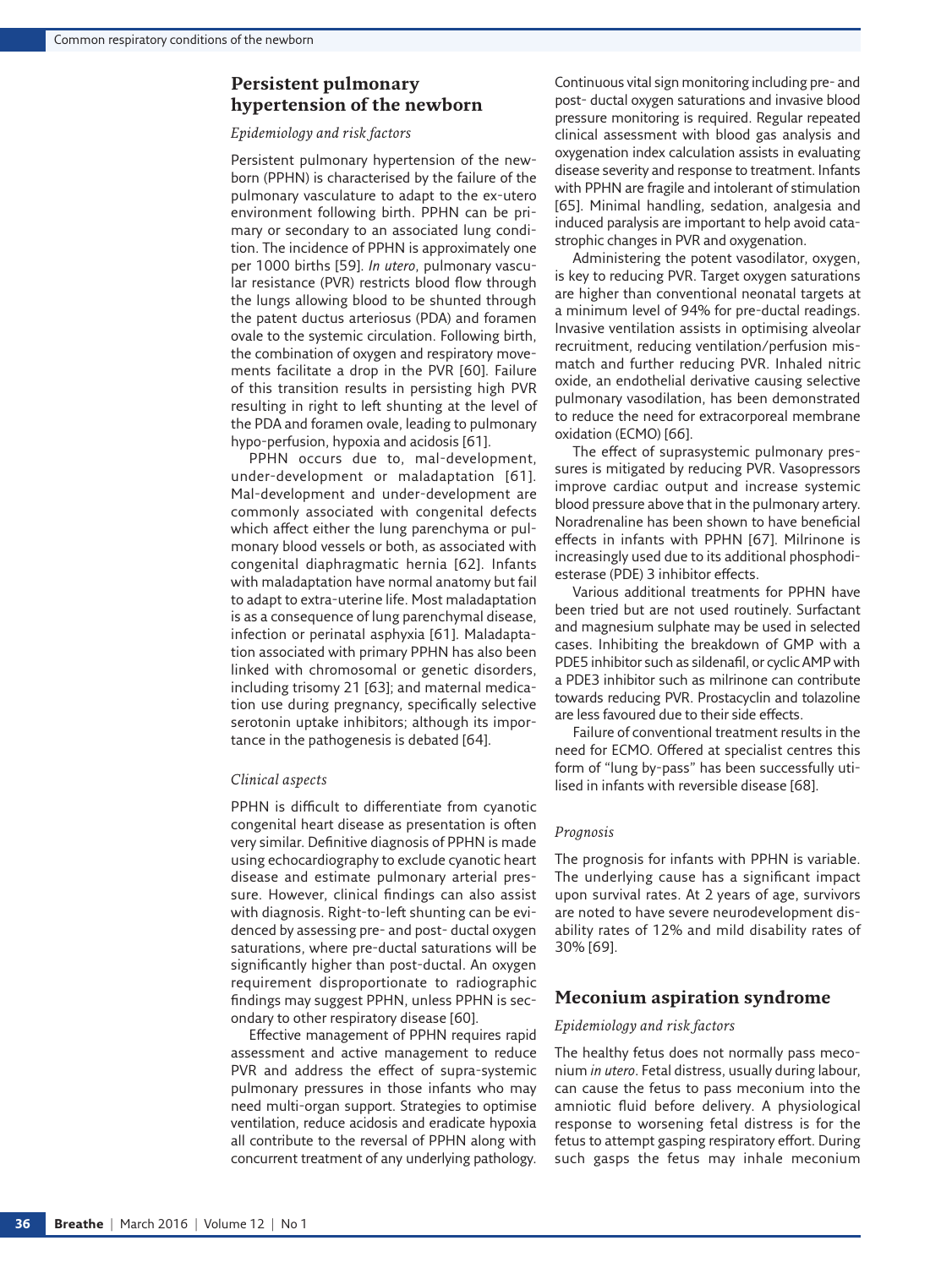stained liquor into the lungs. The inhaled meconium adversely affects the lung in several ways:

- Mechanical obstruction of the airways leading to ventilation/perfusion mismatch
- Chemical pneumonitis
- **Infection**

The resulting inflammatory reaction causes swelling which may block small airways; cause surfactant dysfunction; impair gaseous exchange and result in PPHN. Risk factors for meconium aspiration syndrome (MAS) are any factor increasing the risk or indicating the presence of fetal distress; post-term gestational age, reduced Apgar score, oligohydramnios and male sex [[14\]](#page-11-13). Ethnicity may also affect risk of meconium staining of amniotic fluid [\[70](#page-12-22)].

One study demonstrated 0.43 per 1000 live births suffered from MAS requiring intubation [\[70\]](#page-12-22). There is evidence that the rates of meconium aspiration syndrome have fallen over the past decades, possibly due to improved antenatal care.

#### *Clinical aspects*

Most infants who have passed meconium *in utero* are asymptomatic, but a period of observation in hospital is routine. MAS is suspected in an infant with respiratory distress where meconium staining of the liquor has been noted. Respiratory distress will usually be present at or soon after birth. Infants may also suffer from the effects of *in utero* compromise and may display concurrent signs of hypoxic ischaemic encephalopathy including convulsions. The chest radiograph may show patchy changes, as seen in [figure 1d](#page-4-0).

Management of infants with MAS is largely supportive therapy while the lung inflammation resolves. The level of respiratory support will depend on severity but high frequency oscillatory ventilation or even ECMO may be required in severe cases. PPHN may develop, and should be managed as detailed above. Antibiotic therapy should be given routinely due to increased risk of infection.

Endogenous surfactant is thought to be inactivated by inhaled meconium and there is some evidence of benefit for exogenous surfactant therapy for MAS infants [\[71\]](#page-12-23). Lung lavage using diluted surfactant to wash out meconium from the lungs, has limited evidence of beneficial effect, with more studies need before it can be routinely recommended [\[72\]](#page-12-24).

#### *Outcomes*

6.6% mortality is reported for infants requiring ventilation for MAS with 2.5% directly attributed to the respiratory system [\[70\]](#page-12-22). When all live births are studied mortality rates range between 0.96– 2.00 per 100000 live births [\[70,](#page-12-22) [73](#page-12-25)]. Evidence of an improving trend in mortality exists, in line with the falling incidence of MAS [\[73\]](#page-12-25).

# **Pneumothorax**

#### *Epidemiology and risk factors*

A pneumothorax is a leak of air from the lungs into the pleural cavity. Pneumothorax is the most common of the air-leak disorders in neonates and can occur at any gestation. Most studies report a higher risk in preterm infants [\[74\]](#page-12-26) but a bimodal distribution with a higher risk in both the most preterms and those post-term has also been reported [\[75\]](#page-12-27). A recent American series showed that 0.56% of all births were complicated by pneumothorax, with low birth weight infants (<2500 g) at a higher risk [[76](#page-12-28)].

Preterm infants are more likely to have underlying respiratory disease (RDS) and to receive positive pressure ventilation, both of which are associated with increased risk of developing a pneumothorax [[75\]](#page-12-27). Unsurprisingly, the risk of an air leak is increased in term infants needing resuscitation and/or positive pressure ventilation, meconium aspiration and large birth weight [[75\]](#page-12-27).

#### *Diagnosis and management*

A spectrum of severity exists from an asymptomatic small pneumothorax that may be noted incidentally on chest radiograph, to a large tension pneumothorax causing critical respiratory failure. Diagnosis is made by chest radiograph, but using a fibre-optic light to transiluminate the chest can be useful in critical situations. Management depends on severity. A small pneumothorax will resolve spontaneously without intervention; however, a tension pneumothorax requires urgent decompression by needle thoracocentesis, prior to insertion of a chest drain. Administration of 100% oxygen to term infants to aid reabsorption of a pneumothorax is not effective [\[77](#page-12-29)].

#### *Outcomes*

In early preterm neonates, pneumothorax is associated with an increased risk of mortality and intraventricular haemorrhage, with the subsequent risk of developing chronic lung disease being controversial [[75,](#page-12-27) [78](#page-12-30)]. One study found no increase in mortality from a pneumothorax in term infants [[75](#page-12-27)].

# **Congenital pneumonia**

#### *Epidemiology and risk factors*

Congenital pneumonia is responsible for 4.5 neonatal deaths per 100000 birth per year in the UK [\[79\]](#page-12-31). Pneumonia, like neonatal sepsis, is described as being either early or late onset. Early onset, or congenital, pneumonia is associated with trans-placental infection and presents within 48 h of age [\[80\]](#page-12-32). Viruses, bacteria and fungi are all associated with congenital pneumonia, the most common organism responsible being group B streptococcus [\[81\]](#page-12-33).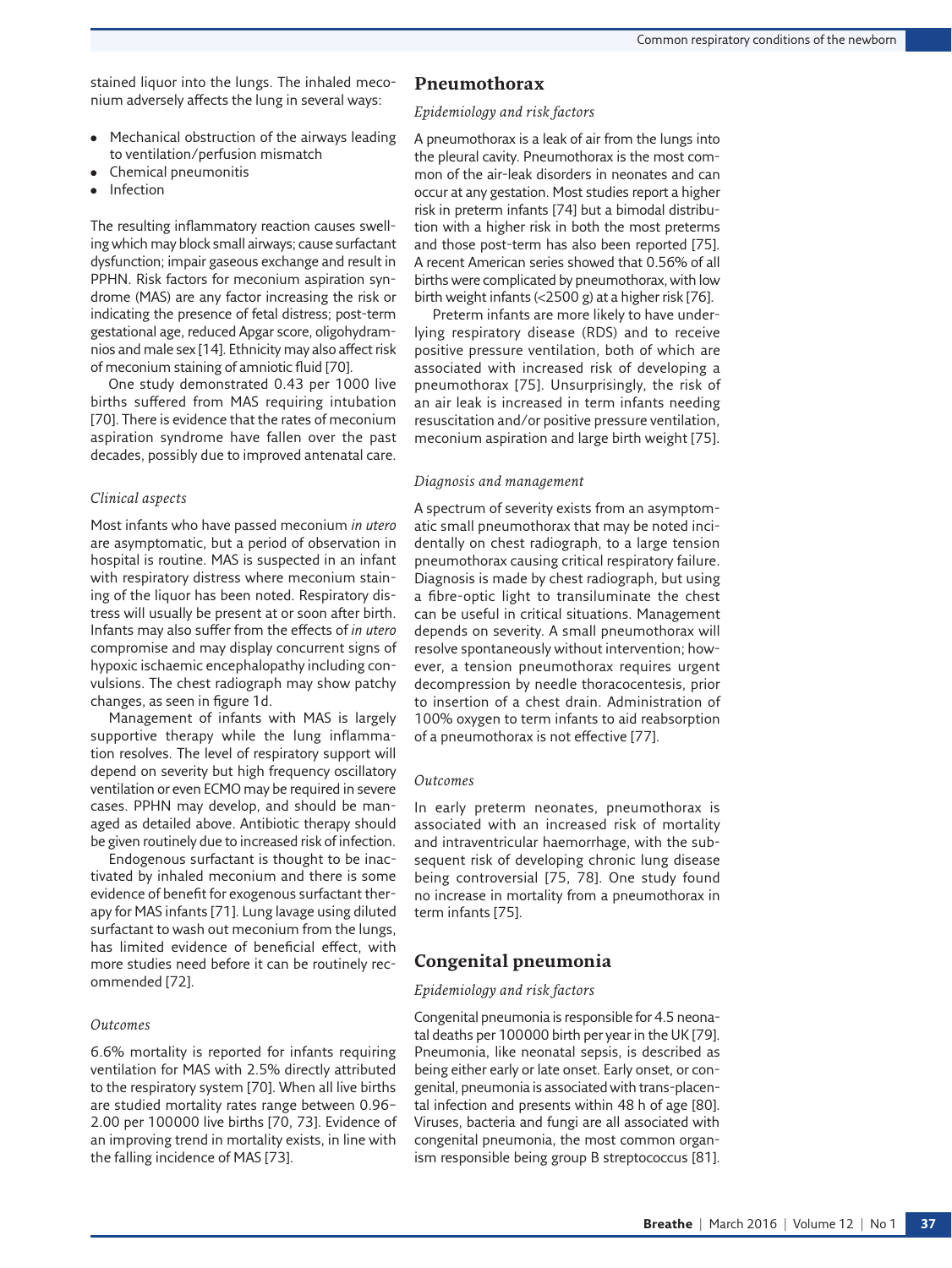Chorioamnionitis is a major contributory factor for sepsis, with infected uterine fluid being inhaled by the fetus, potentially resulting in pneumonia [[80](#page-12-32)]. Current guidelines support the administration of intrapartum antibiotics for chorioamnionitis, whilst prolonged rupture of membranes greater than 18 h is deemed a risk factor, and in isolation would not warrant antibiotics [[82](#page-12-34)].

Congenital pneumonia has similar risk factors to neonatal sepsis. The UK National Institute for Health and Clinical Excellence guideline on early onset neonatal sepsis [[83](#page-12-35)] identify risk factors to guide management:

- Invasive group B streptococcal infection in a previous baby
- Maternal group B streptococcal colonisation, bacteriuria or infection in the current pregnancy
- Prelabour rupture of membranes
- Preterm birth following spontaneous labour (before 37 weeks' gestation)
- Suspected or confirmed rupture of membranes for more than 18 h in a preterm birth
- Intrapartum fever higher than 38°C or confirmed or suspected chorioamnionitis
- Parenteral antibiotic treatment given to the woman for confirmed or suspected invasive bacterial infection (such as septicaemia) at any time during labour, or in the 24-h periods before and after the birth
- Suspected or confirmed infection in another baby in the case of a multiple pregnancy

Newborn infants are also susceptible to late onset pneumonia. This is classified as onset >48 h of age. This occurs most commonly in infants admitted to a neonatal unit and is often associated with mechanical ventilation. The spectrum of likely causative organisms differs to early onset infection as late onset infection is considered to be hospital acquired, and therefore the choice of antibiotics used for treatment will differ.

#### *Clinical aspects*

Presentation of neonates who have congenital pneumonia is similar to those with sepsis. Signs of respiratory distress may be accompanied by temperature instability, but clinical signs of pneumonia are very difficult to elicit on examination in a neonate. Chest radiograph can show patchy consolidation with air bronchograms and a lobar distribution of consolidation, but may be initially normal. Markers of inflammation such as C-reactive protein and white blood cell count are unreliable in diagnosing infection in the neonatal population, and normal values should not be reassuring in an unwell infant.

Antibiotic treatment is the mainstay of treatment. Microbiological cultures obtained from the mother or infant can be useful in guiding treatment, although often no causative organism is identified. Supportive interventions such as oxygen and mechanical ventilation may be required.

The consequences of any neonatal infection can be overwhelming. Organ failure may ensue and intensive care support may be required. Neonates are prone to sepsis and can deteriorate rapidly. Early identification and treatment with antibiotics is vital in reducing mortality and morbidity. This is reflected in the guidance that antibiotics must be commenced within 1 h of decision to treat [\[83\]](#page-12-35).

#### *Prognosis*

The outcomes of neonates with pneumonia vary greatly and are dependent upon the organism and its virulence. However, early identification and treatment of neonates at risk of infection or with symptoms of infection reduces both morbidity and mortality. A worse prognosis is seen in infants with low birth weights and for those with intrauterine compared to those with later onset disease [\[80](#page-12-32)].

# **Surgical and congenital conditions**

Congenital anomalies within the airways and lungs may require surgical correction. The most common problems are:

- Congenital diaphragmatic hernia (CDH)
- Congenital pulmonary airway malformation (CPAM)
- Tracheo-oesophageal fistula (TOF)

Detailed reviews of these conditions are available elsewhere [[84–](#page-12-36)[86\]](#page-12-37) including two recent European Respiratory Society Task Force reviews on CDH and CPAM [[87](#page-12-38), [88](#page-12-39)].

#### *Congenital diaphragmatic hernia*

CDH was recently the focus of a recent European Respiratory Society task force review [\[87\]](#page-12-38). One in 2500 live births is affected by CDH [\[89\]](#page-12-40). A developmental failure of the diaphragm during its embryological formation allows herniation of abdominal organs into the chest affecting lung growth and alveolar development. Many genetic syndromes and chromosomal abnormalities are associated with CDH [[84](#page-12-36)], but the underlying pathogenesis and pathophysiology are poorly understood. Antenatal diagnosis is made in 59% of cases [\[90\]](#page-12-41) permitting delivery in a surgical centre. A chest radiograph of a left-sided CDH is shown in [figure 2a](#page-9-0).

Surgical correction of the diaphragmatic defect is required, usually undertaken after a period of respiratory stabilisation allowing pulmonary pressures to fall. ECMO has been used pre- and peri-operatively in cases of CDH when optimising ventilation is insufficient to overcome the respiratory failure. However this approach remains controversial [\[87](#page-12-38)].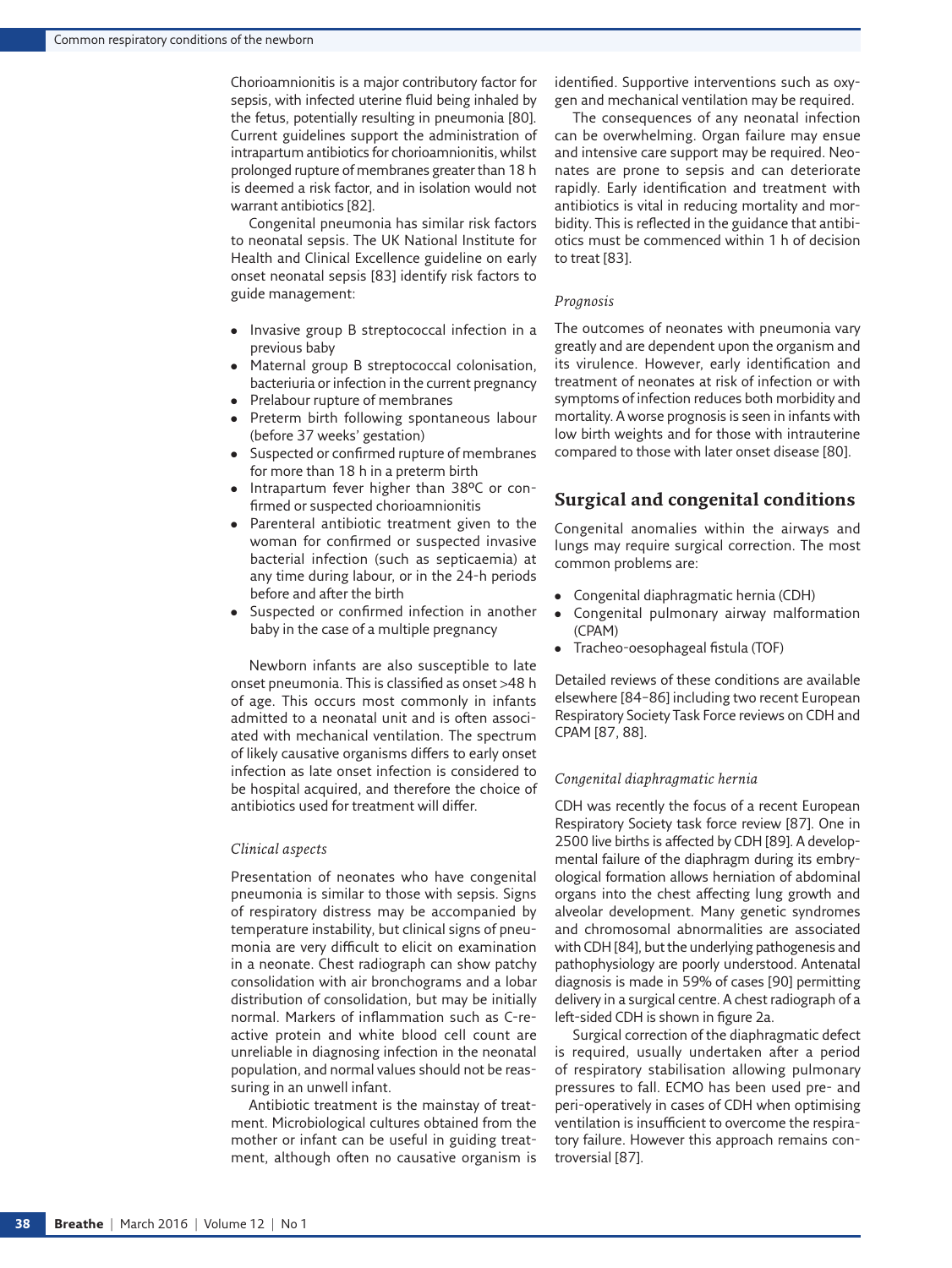

<span id="page-9-0"></span>**Figure 2** *Radiology images of surgical conditions/congenital anomalies. a) Chest radiograph of infant with large left sided CDH. Note presence of bowel and stomach (arrowheads) within the chest. Mediastinal shift to the right. Reproduced from [\[91](#page-12-49)] with permission from the publisher. b) CT image of left sided CCAM demonstrating large cystic areas and c) chest radiograph demonstrating coiled nasogastric tube in the upper oesophageal pouch indicating oesophageal atresia. Note gas in stomach indicating presence of fistula between distal oesophagus and trachea. b) and c) reproduced from [\[21](#page-11-40)] with permission from the publisher.*

Some reports suggest survival rates have shown an improving trend over recent years with in excess of 80% undergoing surgery surviving to discharge [[92\]](#page-12-42); however when all cases are considered, the mortality rate remains between 42–68% [\[84](#page-12-36)].

#### *Congenital pulmonary airway malformation*

CPAM, also often still called congenital cystic adenomatous malformation of the lung (CCAM), affects one in 10000 to one in 35000 births [[85](#page-12-43)]. Most cases are diagnosed by antenatal ultrasound scan. Large lesions are associated with polyhydramnios due to compression of the fetal oesophagus, impairing swallowing of amniotic fluid. Histologically, an overlap exists between CPAM and lung sequestration, a condition when a portion of the lung is not connected to the bronchial tree. A mixed picture is described of sequestration containing areas of CPAM [[93](#page-12-44)]. A spectrum of postnatal clinical presentation exists from asymptomatic, to the infant in respiratory failure due to the mass effect of a large lesion or secondary pulmonary hypoplasia. Initial investigations should include a chest radiograph after delivery, and a CT scan prior to surgery. An example of a CT scan of a large left sided CPAM is given in [figure 2b.](#page-9-0)

Guidelines suggest that even asymptomatic infants should have lesions excised within the first 6 months of life to avoid the risk of malignant transformation but excision of asymptomatic lesions remains controversial [[94](#page-12-45), [95\]](#page-12-46) Other risks associated with a CPAM are pneumothorax, pneumonia and haemoptysis. Surgical excision can be undertaken *via* open thoracotomy or by a less invasive thoracoscopic approach. The prognosis after excision of a CPAM is generally good with the rare complications of air leak, bronchopulmonary fistula and sepsis. Elective surgery of asymptomatic cases has a lower rate of complications compared with surgery after symptom development [\[96](#page-12-47)].

#### *Tracheo-oesophageal fistula*

TOF and oesophageal atresia (OA) normally occur as part of the same congenital anomaly in about 1 in 2500 births [\[97](#page-12-48)]. The fistula can connect the trachea to the proximal portion, distal portion or both portions of the oesophagus. In the rare H-type fistula TOF is present without oesophageal atresia. Polyhydramnios and a small stomach on antenatal ultrasound scan should raise suspicions, but the diagnosis is usually confirmed postnatally with a chest radiograph confirming a coiled nasogastric tube in the upper pouch of the oesophagus (see [figure 2c](#page-9-0)). Clinically, an infant will present with drooling of saliva and choking if feeding is attempted. The H-type fistula usually presents later in the neonatal or infancy period with evidence of recurrent aspiration. TOF and oesophageal atresia can be associated with genetic syndromes, most commonly the VACTERL (vertebral/anorectal/cardiac/tracheo-oesophageal/renal/limb anomalies) association, but most cases are sporadic [[86\]](#page-12-37).

Respiratory issues are related to aspiration of secretions either due to overflow from the oesophageal pouch or *via* the TOF. In cases of oesophageal atresia this can be minimised by placement of a dual lumen Replogal tube in the upper pouch to allow flushing and suctioning of secretions. Definitive management is by surgical correction.

The common respiratory long-term complication of TOF is tracheomalacia, resulting in a "TOF cough," usually managed conservatively. Long-term gastrointestinal problems such as oesophageal strictures and gastro-oesophageal reflux are common.

# **Rare respiratory disorders in the newborn**

The most common respiratory disorders affecting the neonate have been summarised. A number of less common conditions are shown in [table 2.](#page-10-0)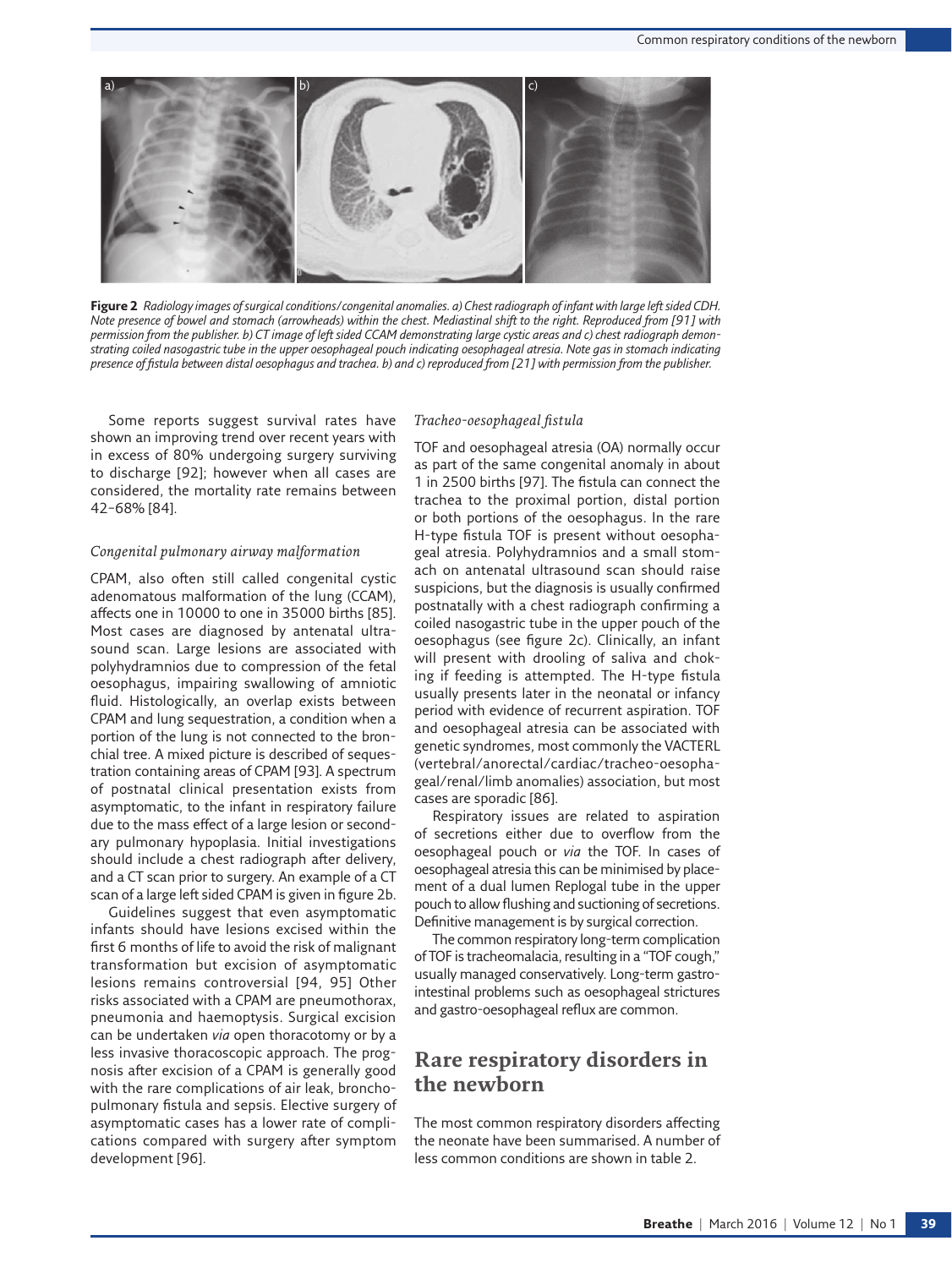<span id="page-10-0"></span>

|  | <b>Table 2</b> Rare respiratory conditions affecting the newborn |  |
|--|------------------------------------------------------------------|--|
|--|------------------------------------------------------------------|--|

| <b>Diagnosis</b>                           | <b>Diagnostic features</b>                                                                                                                     | <b>Notes</b>                                                                                                                                                                                                               |
|--------------------------------------------|------------------------------------------------------------------------------------------------------------------------------------------------|----------------------------------------------------------------------------------------------------------------------------------------------------------------------------------------------------------------------------|
| <b>Pulmonary complications of disease</b>  |                                                                                                                                                |                                                                                                                                                                                                                            |
| Pulmonary haemorrhage                      | Clinical observation of blood from<br>endotracheal tube                                                                                        | Usually occurs in ventilated very low birth<br>weight infants, or complicating meconium<br>aspiration syndrome.<br>Risk of pulmonary haemosiderosis following<br>severe or recurrent episodes.                             |
| Pleural effusion (chylothorax)             | Characteristic chest radiograph<br>appearance                                                                                                  | Usually consequence of hydrops fetalis or<br>chromosomal anomaly. Also iatrogenic,<br>following surgical procedure or leak of<br>parenteral nutrition from central venous<br>catheter. Mortality from underlying cause.    |
| <b>Primary lung disease</b>                |                                                                                                                                                |                                                                                                                                                                                                                            |
| Surfactant protein deficiency<br>syndromes | Persistent and severe RDS<br>presentation in a term infant                                                                                     | Mutations in surfactant proteins or lamellar<br>body associated transport protein result in<br>lethal respiratory distress due to deficiency in<br>surfactant activity.                                                    |
| Alveolar capillary dysplasia               | Features of severe PPHN, resistant<br>to treatment                                                                                             | Diagnosis made at post mortem, with evidence<br>of developmental failure of alveoli and<br>reduced capillary density. Approaching 100%<br>mortality.                                                                       |
| Pulmonary Hypoplasia                       | Respiratory failure from birth. Small<br>volume lungs on chest radiograph                                                                      | Primary pulmonary hypoplasia rare,<br>more commonly secondary to severe<br>oligohydramnios, exomphalos or space<br>occupying lesion in the chest (CDH or CPAM)<br>Diagnosis confirmed at post mortem.                      |
| <b>Congenital malformations</b>            |                                                                                                                                                |                                                                                                                                                                                                                            |
| Pulmonary sequestration                    | Large lesions detected antenatally.<br>May present with hydrops fetalis.<br>Older child presents with chronic<br>cough or recurrent pneumonia. | Portion of lung not connected to bronchial<br>tree. Can be associated with CDH or cardiac<br>anomaly. Surgical excision recommended<br>for symptomatic lesions, intervention for<br>asymptomatic lesions is controversial. |
| Lobar emphysema                            | Large bullous cystic area on chest<br>radiograph                                                                                               | Hyperinflation of one or more lobes<br>compressing surrounding structures.<br>Lobectomy required for symptomatic cases.                                                                                                    |
| Choanal atresia                            | Inability to pass nasogastric tube.<br>Apnoea and cyanosis when not<br>crying (bilateral choanal atresia)                                      | 50% of cases part of CHARGE syndrome.<br>Bilateral atresia cases require urgent surgery<br>to create airway.                                                                                                               |

# **Conclusion**

The immediate period after birth is crucial to the adaption of the infant to extra-uterine life. The newborn infant is vulnerable to a range of respiratory disorders, all presenting with signs of respiratory distress. Thorough clinical assessment and appropriate investigation is required for all infants presenting with signs of respiratory distress to ensure accurate diagno-

#### **Conflict of interest**

None declared.

sis and correct treatment. It is important that any healthcare professional who comes into contact with newborn infants is aware of the signs of respiratory distress. Prompt recognition of the more serious underlying conditions is important to improve outcomes. The most common causes of respiratory distress in preterm and term infants have been summarised along with respiratory conditions requiring surgery.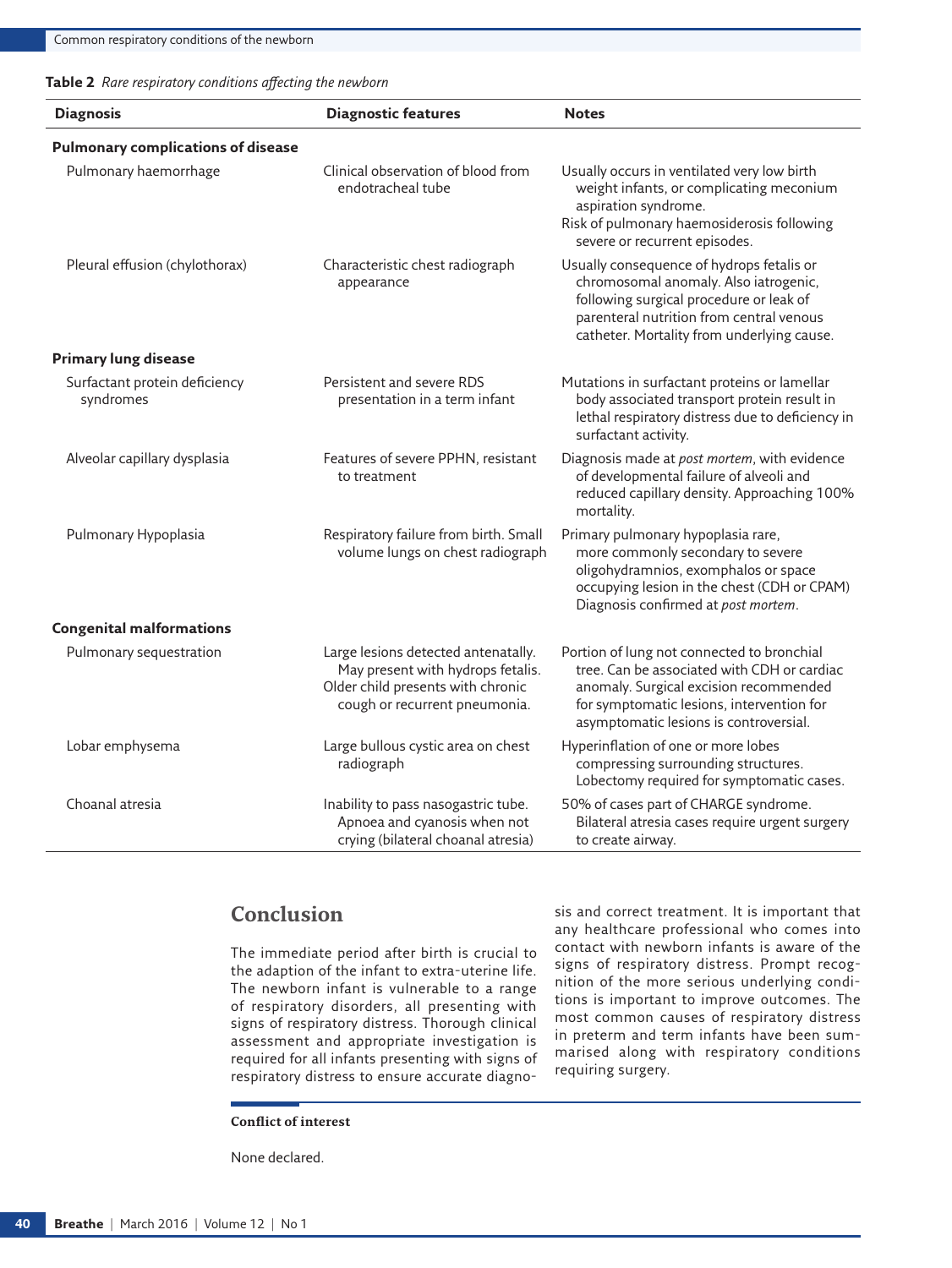#### **References**

- <span id="page-11-0"></span>1. Hillman NH, Kallapur SG, Jobe AH. Physiology of transition from intrauterine to extrauterine life. *Clin Perinatol* 2012; 39: 769–783.
- <span id="page-11-1"></span>2. Sinha SK, Donn SM. Fetal-to-neonatal maladaptation. *Semin Fetal Neonatal Med* 2006; 11: 166–173.
- <span id="page-11-2"></span>3. Helve O, Pitkänen O, Janér C, *et al.* Pulmonary fluid balance in the human newborn infant. *Neonatology* 2009; 95: 347–352.
- <span id="page-11-3"></span>4. Heymann MA. Control of the pulmonary circulation in the fetus and during the transitional period to air breathing. *Eur J Obstet Gynecol Reprod Biol* 1999; 84: 127–132.
- <span id="page-11-4"></span>5. Swanson JR, Sinkin RA. Transition from fetus to newborn. *Pediatr Clin North Am* 2015; 62: 329–343.
- <span id="page-11-5"></span>6. Langston C, Kida K, Reed M, *et al.* Human lung growth in late gestation and in the neonate. *Am Rev Respir Dis* 1984; 129: 607–613.
- <span id="page-11-6"></span>7. Rubaltelli FF, Dani C, Reali MF, *et al.* Acute neonatal respiratory distress in Italy: a one-year prospective study. Italian Group of Neonatal Pneumology. *Acta Paediatr* 1998; 87: 1261–1268.
- <span id="page-11-7"></span>8. Kumar A, Bhat BV. Epidemiology of respiratory distress of newborns. *Indian J Pediatr* 1996; 63: 93–98.
- <span id="page-11-8"></span>9. Pramanik AK, Rangaswamy N, Gates T. Neonatal respiratory distress: a practical approach to its diagnosis and management. *Pediatr Clin North Am* 2015; 62: 453–469.
- <span id="page-11-9"></span>10. Parkash A, Haider N, Khoso ZA, *et al.* Frequency, causes and outcome of neonates with respiratory distress admitted to Neonatal Intensive Care Unit, National Institute of Child Health, Karachi. *J Pak Med Assoc* 2015; 65: 771–775.
- <span id="page-11-10"></span>11. Qian L, Liu C, Guo Y, *et al.* Current status of neonatal acute respiratory disorders: a one-year prospective survey from a Chinese neonatal network. *Chin Med J (Engl)* 2010; 123: 2769–2775.
- <span id="page-11-11"></span>12. Ersch J, Roth-Kleiner M, Baeckert P, *et al.* Increasing incidence of respiratory distress in neonates. *Acta Paediatr* 2007; 96: 1577–1581.
- <span id="page-11-12"></span>13. Kotecha SJ, Gallacher DJ, Kotecha S. The respiratory consequences of early-term birth and delivery by caesarean sections. *Paediatr Respir Rev* 2015; 1–7.
- <span id="page-11-13"></span>14. Edwards MO, Kotecha SJ, Kotecha S. Respiratory distress of the term newborn infant. *Paediatr Respir Rev* 2013; 14: 29–36.
- <span id="page-11-14"></span>15. Kotecha SJ, Adappa R, Gupta N, *et al.* Safety and efficacy of high-flow nasal cannula therapy in preterm infants: a meta-analysis. *Pediatrics* 2015; 136: 542–553.
- <span id="page-11-15"></span>16. Ghafoor T, Mahmud S, Ali S, *et al.* Incidence of respiratory distress syndrome. *J Coll Physicians Surg Pak* 2003; 13: 271–273.
- <span id="page-11-16"></span>17. Dani C, Reali MF, Bertini G, *et al.* Risk factors for the development of respiratory distress syndrome and transient tachypnoea in newborn infants. *Eur Respir J* 1999; 14: 155–159.
- <span id="page-11-17"></span>18. Joshi S, Kotecha S. Lung growth and development. *Early Hum Dev* 2007; 83: 789–794.
- <span id="page-11-18"></span>19. Hallman M, Merritt TA, Pohjavuori M, *et al.* Effect of surfactant substitution on lung effluent phospholipids in respiratory distress syndrome: evaluation of surfactant phospholipid turnover, pool size, and the relationship to severity of respiratory failure. *Pediatr Res* 1986; 20: 1228–1235.
- <span id="page-11-19"></span>20. Pickerd N, Kotecha S. Pathophysiology of respiratory distress syndrome. *Paediatr Child Health (Oxford)* 2009; 19: 153–157.
- <span id="page-11-40"></span>21. Morris SJ. Radiology of the chest in neonates. *Paediatr Child Health (Oxford)* 2003; 13: 460–468.
- <span id="page-11-20"></span>22. Wapner RJ. Antenatal corticosteroids for periviable birth. *Semin Perinatol* 2013; 37: 410–413.
- <span id="page-11-21"></span>23. Roberts D, Dalziel S. Antenatal corticosteroids for accelerating fetal lung maturation for women at risk of preterm birth. *Cochrane Database Syst Rev* 2006; 3: CD004454.
- <span id="page-11-22"></span>24. Aguar M, Nuñez A, Cubells E, *et al.* Administration of surfactant using less invasive techniques as a part of a non-aggressive paradigm towards preterm infants. *Early Hum Dev* 2014; 90: Suppl 2, S57–S59.
- <span id="page-11-23"></span>25. Sweet DG, Carnielli V, Greisen G, *et al.* European Consensus Guidelines on the Management of Neonatal Respi-

ratory Distress Syndrome in Preterm Infants: 2013 Update. *Neonatology* 2013; 103: 353–368.

- <span id="page-11-24"></span>26. Manley BJ, Dold SK, Davis PG, *et al.* High-flow nasal cannulae for respiratory support of preterm infants: a review of the evidence. *Neonatology* 2012; 102: 300–308.
- <span id="page-11-25"></span>27. Greenough A. Long term respiratory outcomes of very premature birth (<32 weeks). *Seminars in Fetal and Neonatal Medicine* 2012; 73–76.
- <span id="page-11-26"></span>28. Trembath A, Laughon MM. Predictors of bronchopulmonary dysplasia. *Clin Perinatol* 2012; 39: 585–601.
- <span id="page-11-27"></span>29. Bose C, Van Marter LJ, Laughon M, *et al.* Fetal growth restriction and chronic lung disease among infants born before the 28th week of gestation. *Pediatrics* 2009; 124: e450–e458.
- <span id="page-11-28"></span>30. Van Marter LJ, Dammann O, Allred EN, *et al.* Chorioamnionitis, mechanical ventilation, and postnatal sepsis as modulators of chronic lung disease in preterm infants. *J Pediatr* 2002; 140: 171–176.
- <span id="page-11-29"></span>31. Bhandari V. Hyperoxia-derived lung damage in preterm infants. *Semin Fetal Neonatal Med* 2010; 15: 223–229.
- <span id="page-11-30"></span>32. Gonzalez A, Sosenko IR, Chandar J, *et al.* Influence of infection on patent ductus arteriosus and chronic lung disease in premature infants weighing 1000 grams or less. *J Pediatr* 1996; 128: 470–478.
- <span id="page-11-31"></span>33. Chakraborty M, McGreal EP, Kotecha S. Acute lung injury in preterm newborn infants: mechanisms and management. *Paediatr Respir Rev* 2010; 11: 162–170; quiz 170.
- <span id="page-11-32"></span>34. Kotecha S, Chan B, Azam N, *et al.* Increase in interleukin-8 and soluble intercellular adhesion molecule-1 in bronchoalveolar lavage fluid from premature infants who develop chronic lung disease. *Arch Dis Child Fetal Neonatal Ed* 1995; 72: F90–F96.
- 35. Schneibel KR, Fitzpatrick AM, Ping X-D, *et al.* Inflammatory mediator patterns in tracheal aspirate and their association with bronchopulmonary dysplasia in very low birth weight neonates. *J Perinatol* 2013; 33: 383–387.
- <span id="page-11-33"></span>36. Kotecha S, Wilson L, Wangoo A, *et al.* Increase in interleukin (IL)-1 beta and IL-6 in bronchoalveolar lavage fluid obtained from infants with chronic lung disease of prematurity. *Pediatr Res* 1996; 40: 250–256.
- <span id="page-11-34"></span>37. Kotecha S, Mildner RJ, Prince LR, *et al.* The role of neutrophil apoptosis in the resolution of acute lung injury in newborn infants. *Thorax* 2003; 58: 961–967.
- <span id="page-11-35"></span>38. Chakraborty M, McGreal EP, Williams A, *et al.* Role of serine proteases in the regulation of interleukin-877 during the development of bronchopulmonary dysplasia in preterm ventilated infants. *PLoS One* 2014; 9: e114524.
- <span id="page-11-36"></span>39. Jensen EA, Schmidt B. Epidemiology of bronchopulmonary dysplasia. *Birth Defects Res Part A - Clin Mol Teratol* 2014; 100: 145–157.
- <span id="page-11-37"></span>40. Jobe AH. The New BPD. *NeoReviews* 2006; e531–e545.
- <span id="page-11-38"></span>41. Northway WH, Rosan RC, Porter DY. Pulmonary disease following respirator therapy of hyaline-membrane disease. Bronchopulmonary dysplasia. *N Engl J Med* 1967; 276: 357–368.
- <span id="page-11-39"></span>42. Jobe AJ. The new BPD: an arrest of lung development. *Pediatr Res* 1999; 46: 641–643.
- <span id="page-11-41"></span>43. Shah VS, Ohlsson A, Halliday HL, *et al.* Early administration of inhaled corticosteroids for preventing chronic lung disease in ventilated very low birth weight preterm neonates. *Cochrane Database Syst Rev* 2012; 5: CD001969.
- <span id="page-11-42"></span>44. Stewart A, Brion LP, Ambrosio-Perez I. Diuretics acting on the distal renal tubule for preterm infants with (or developing) chronic lung disease. *Cochrane Database Syst Rev* 2011; 9: CD001817.
- <span id="page-11-43"></span>45. Griscom NT, Wheeler WB, Sweezey NB, *et al.* Bronchopulmonary dysplasia: radiographic appearance in middle childhood. *Radiology* 1989; 171: 811–814.
- <span id="page-11-44"></span>46. Rossi UG, Owens CM. The radiology of chronic lung disease in children. *Arch Dis Child* 2005; 90: 601–607.
- <span id="page-11-45"></span>47. Fawke J, Lum S, Kirkby J, *et al.* Lung function and respiratory symptoms at 11 years in children born extremely preterm: the EPICure study. *Am J Respir Crit Care Med* 2010; 182: 237–245.